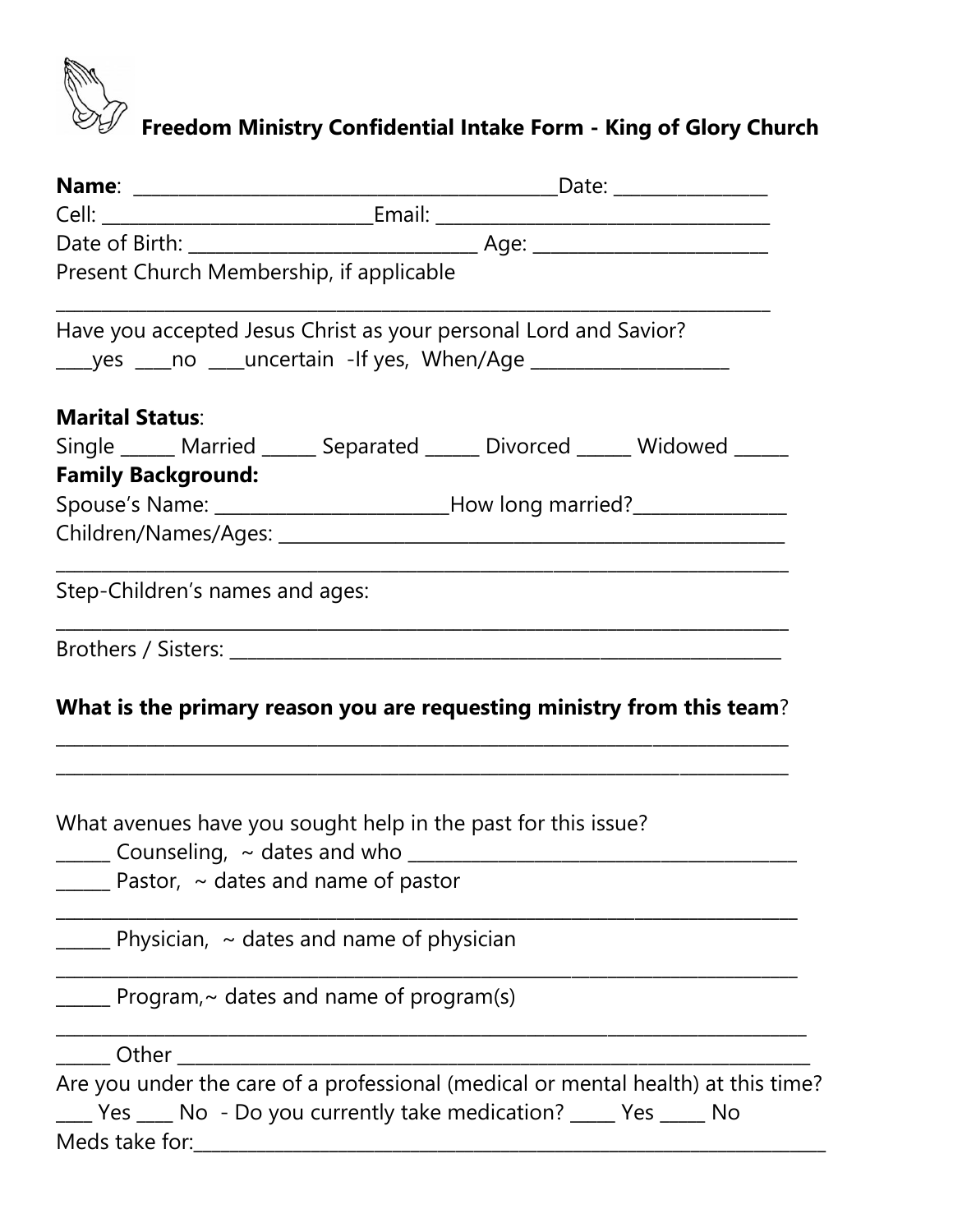# **Emotional Background**

Please check areas listed below that describes issues of struggle:

\_\_\_\_Drug Addiction \_\_\_\_Alcoholism \_\_\_\_Pornography / Fantasy \_\_\_\_Depression \_\_\_\_Anxiety, Fears \_\_\_\_Loneliness / Rejection \_\_\_\_Hopelessness \_\_\_\_Financial Problems \_\_\_\_Homosexuality Sexual Abuse **Elects** Physical Abuse **Emotional / Verbal Abuse** \_\_\_\_Physical Illness \_\_\_\_Unresolved Grief \_\_\_\_Unemployment \_\_\_Stress /Crisis \_\_\_\_\_\_\_\_Sleep Problems Eating Disorder **Marital Problems** Low Self-esteem \_\_\_\_Un-forgiveness \_\_\_\_Bitterness \_\_\_\_Unhealthy Relationships \_\_\_\_Recovery from an accident \_\_\_\_Aggression /Violence \_\_\_\_Passivity /Apathy \_\_\_\_Confusion \_\_\_\_Doubt \_\_\_\_Gambling \_\_\_\_A Broken Heart \_\_\_\_Lust Anger **Other** 

#### **Please check the statements which apply to you:**

- \_\_\_\_I was not a planned child.
- \_\_\_\_One of my parents thought I was not the "right sex" (should've been a boy /girl)
- \_\_\_\_I don't remember being loved physically (hugged, being held, nurtured) as a child.
- \_\_\_\_I had no father growing up. Why? (Deceased, absent, pre-occupied, etc.)
- \_\_\_\_I had no mother growing up. Why? (Deceased, absent, pre-occupied, etc.)
- \_\_\_\_One of my parents committed suicide. Who?\_\_\_\_\_\_\_ How old were you? \_\_\_\_\_\_\_
- \_\_\_\_I suffered abuse as a child. By whom? \_\_\_\_\_\_\_\_\_\_\_\_\_\_\_\_\_\_\_\_\_\_\_\_\_\_\_\_\_\_\_\_\_\_\_\_\_\_\_\_\_

Please **circle type of abuse**: sexual, physical, emotional /verbal

- \_\_\_\_I had an alcoholic parent \_\_\_\_Mom \_\_\_\_Dad \_\_\_\_Both
- I had a parent who used drugs. \_\_\_\_Mom \_\_\_\_Dad \_\_\_\_\_Both
- Lam adopted, My nationality is Latter Lamance and American setting and all  $\sim$
- \_\_\_\_I had a traumatic event in my life that I can't get past Explain:\_\_\_\_\_\_\_\_\_\_\_\_\_\_\_\_\_\_

\_\_\_\_I have a spouse who: uses drugs / alcohol / pornography / committed adultery \_\_\_\_I am divorced.

\_\_\_\_\_\_\_\_\_\_\_\_\_\_\_\_\_\_\_\_\_\_\_\_\_\_\_\_\_\_\_\_\_\_\_\_\_\_\_\_\_\_\_\_\_\_\_\_\_\_\_\_\_\_\_\_\_\_\_\_\_\_\_\_\_\_\_\_\_\_\_\_\_\_\_\_\_\_\_\_\_\_\_\_\_\_\_\_\_\_ \_\_\_\_\_\_\_\_\_\_\_\_\_\_\_\_\_\_\_\_\_\_\_\_\_\_\_\_\_\_\_\_\_\_\_\_\_\_\_\_\_\_\_\_\_\_\_\_\_\_\_\_\_\_\_\_\_\_\_\_\_\_\_\_\_\_\_\_\_\_\_\_\_\_\_\_\_\_\_\_\_\_\_\_\_\_\_\_\_\_\_

- \_\_\_\_Divorce is prevalent in my family.
- \_\_\_\_I have had an abortion(s). How many?
- \_\_\_\_I have had a miscarry or stillbirth. How many?
- $\Box$  do not get along with my sibling(s). Why: $\Box$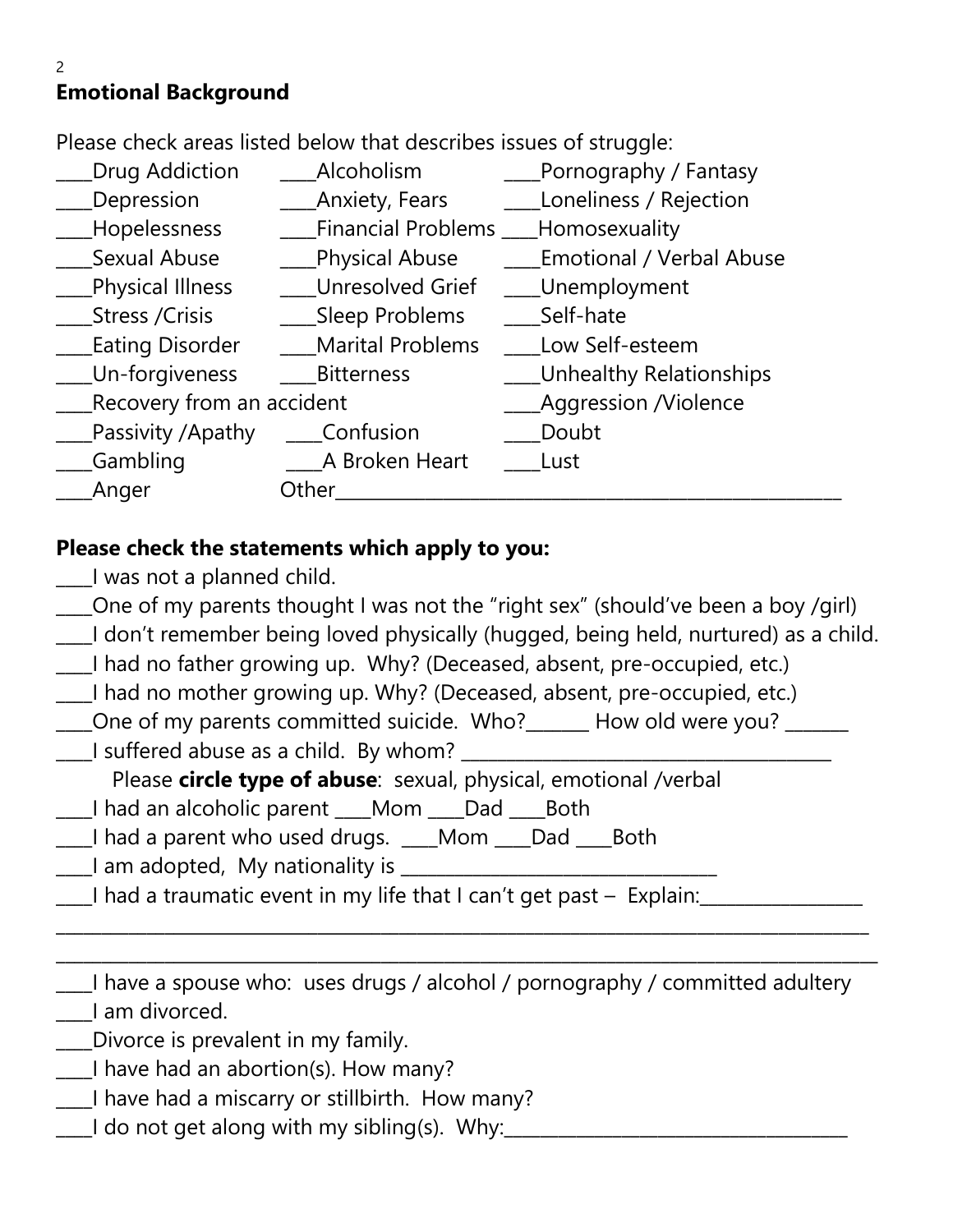3

- \_\_\_\_My mother had abortions, miscarriages, or stillbirths. How many? \_\_\_\_\_\_
- \_\_\_\_I have trouble giving and /or receiving love.
- \_\_\_\_I am a perfectionist.
- \_\_\_\_I have been raped or molested by someone. Who?\_\_\_\_\_\_\_\_\_\_\_\_\_\_\_\_\_\_\_\_\_\_\_\_\_\_
- \_\_\_\_I suffered an injustice which has never been resolved. Explain:\_\_\_\_\_\_\_\_\_\_\_\_\_\_\_\_

\_\_\_\_\_\_\_\_\_\_\_\_\_\_\_\_\_\_\_\_\_\_\_\_\_\_\_\_\_\_\_\_\_\_\_\_\_\_\_\_\_\_\_\_\_\_\_\_\_\_\_\_\_\_\_\_\_\_\_\_\_\_\_\_\_\_\_\_\_\_\_\_\_\_\_\_\_\_\_\_\_\_\_\_\_\_

#### **Spiritual Background**

Please check any of the areas listed below which apply:

- \_\_\_\_Ouija boards \_\_\_\_séances \_\_\_\_horoscopes \_\_\_\_crystals \_\_\_\_tarot cards
- \_\_\_\_psychic powers \_\_\_\_witchcraft \_\_\_\_fortune tellers \_\_\_\_feelings of an evil presence
- \_\_\_\_out of body experiences \_\_\_\_preoccupation with death \_\_\_\_uncontrollable fears
- \_\_\_\_extreme reactions to the name of Jesus \_\_\_\_New Age Concepts/Humanism
- \_\_\_\_voices which try to convince you to do harm or evil \_\_\_\_Evolution beliefs
- \_\_\_\_inability to focus or participate in Bible study or prayer
- \_\_\_\_uncontrollable thoughts or behaviors \_\_\_\_legalistic religious background

\_\_\_\_had a family member who was involved in the occult or new age beliefs. If so, whom?\_\_\_\_\_\_\_\_\_\_\_\_\_\_\_\_\_\_\_\_\_\_\_\_\_\_\_\_\_\_\_\_\_\_\_\_\_\_\_\_\_\_\_\_\_\_\_\_\_\_\_\_\_\_\_\_\_\_\_\_\_\_\_\_\_\_\_\_\_\_\_\_\_\_

been involved sexually or intimate with someone who practiced occult or new age beliefs. – Who?

\_\_\_\_have had multiple sexual partners: \_\_\_ Male \_\_\_ Female \_\_\_Both

Describe any issue you feel is oppressing you spiritually:

Do you recognize unhealthy patterns in your life or marriage? If so, please describe:

\_\_\_\_\_\_\_\_\_\_\_\_\_\_\_\_\_\_\_\_\_\_\_\_\_\_\_\_\_\_\_\_\_\_\_\_\_\_\_\_\_\_\_\_\_\_\_\_\_\_\_\_\_\_\_\_\_\_\_\_\_\_\_\_\_\_\_\_\_\_\_\_\_\_\_\_\_\_\_\_\_\_\_\_\_\_\_\_\_\_\_ \_\_\_\_\_\_\_\_\_\_\_\_\_\_\_\_\_\_\_\_\_\_\_\_\_\_\_\_\_\_\_\_\_\_\_\_\_\_\_\_\_\_\_\_\_\_\_\_\_\_\_\_\_\_\_\_\_\_\_\_\_\_\_\_\_\_\_\_\_\_\_\_\_\_\_\_\_\_\_\_\_\_\_\_\_\_\_\_\_\_\_

\_\_\_\_\_\_\_\_\_\_\_\_\_\_\_\_\_\_\_\_\_\_\_\_\_\_\_\_\_\_\_\_\_\_\_\_\_\_\_\_\_\_\_\_\_\_\_\_\_\_\_\_\_\_\_\_\_\_\_\_\_\_\_\_\_\_\_\_\_\_\_\_\_\_\_\_\_\_\_\_\_\_\_\_\_\_\_\_\_\_\_\_

Do you have trouble asking for forgiveness, receiving forgiveness, or forgiving others? Explain.

\_\_\_\_\_\_\_\_\_\_\_\_\_\_\_\_\_\_\_\_\_\_\_\_\_\_\_\_\_\_\_\_\_\_\_\_\_\_\_\_\_\_\_\_\_\_\_\_\_\_\_\_\_\_\_\_\_\_\_\_\_\_\_\_\_\_\_\_\_\_\_\_\_\_\_\_\_\_\_\_\_\_\_\_\_\_\_\_\_\_\_

Have you or any family member been involved any cult groups such as Mormons, Scientology, Bahai, Unification Church, Christian Science, Jehovah's Witnesses, Eastern religions, Freemasonry, Eastern Star, Rainbow Girls, Daughter of the Nile, Elk, Job's Daughter, Shriner, **Please Circle** Other?\_\_\_\_\_\_\_\_\_\_\_\_\_\_\_\_\_\_\_\_\_\_\_\_\_\_\_\_\_\_\_\_\_\_\_\_\_\_\_\_\_\_\_\_\_\_\_\_\_\_\_\_\_\_\_\_\_\_\_\_\_\_\_\_\_\_\_\_\_\_\_\_\_\_\_\_\_\_\_\_\_